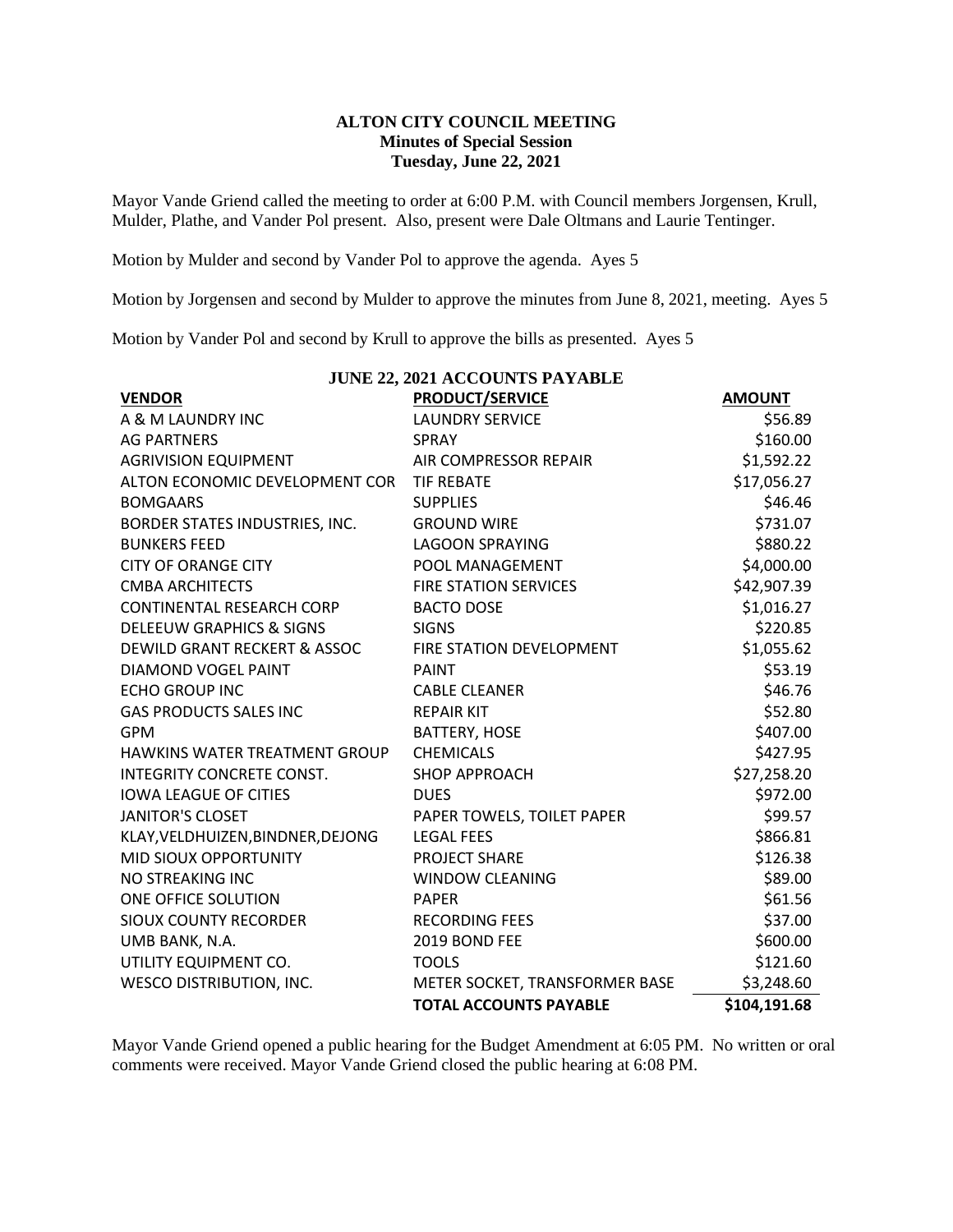## **RESOLUTION 21-28 "A RESOLUTION OF THE CITY COUNCIL OF ALTON, IOWA, ADOPTING THE BUDGET AMENDMENT FOR FISCAL YEAR ENDING JUNE 30, 2021"** was

introduced and moved for adoption by Council Member Mulder. Jorgensen seconded the motion to adopt.

On roll call vote: Ayes: Mulder, Jorgensen, Krull, Plathe, Vander Pol Nays: None

Whereupon the Mayor declared the Resolution duly adopted

**2021 FIRE STATION GO BOND:** Oltmans informed the Council the bonding attorney does not have the resolution completed for the GO Bond. No action taken.

**TRANSFER OF FUNDS:** Oltmans presented budgeted transfers to be completed prior to the end of the fiscal year as part of the TIF process.

**RESOLUTION 21-30 "A RESOLUTION OF THE CITY COUNCIL OF ALTON, IOWA TRANSFERRING FUNDS FROM THE TIF FAIR VIEW MEADOWS 2ND ADDITION PHASE 1 HOUSING FUND FOR DEBT REPAYMENT"** was introduced and moved for adoption by Council Member Plathe. Vander Pol seconded the motion to adopt.

On roll call vote: Ayes: Plathe, Vander Pol, Mulder, Jorgensen, Krull Nays: None

Whereupon the Mayor declared the Resolution duly adopted

**RESOLUTION 21-31 "A RESOLUTION OF THE CITY COUNCIL OF ALTON, IOWA TRANSFERRING FUNDS FROM THE TIF GLOBAL FUND"** was introduced and moved for adoption by Council Member Krull. Mulder seconded the motion to adopt.

On roll call vote: Ayes: Krull, Mulder, Plathe, Vander Pol, Jorgensen Nays: None

Whereupon the Mayor declared the Resolution duly adopted

**SIOUX GOLF & COUNTRY CLUB:** Oltmans presented the Council with Sioux Golf & Country Club's official request for funds to purchase a mower, along with their financial report.

Discussion was held regarding SGCC's finances.

Motion by Plathe and second by Mulder to deny Sioux Golf & Country Club's request for funding due to the Club having sufficient revenue and funds to pay operating expenses and capital purchases. Ayes 5

**CODE OF ORDINANCES:** Mulder updated the Council on progress in reviewing the updated Code.

**HUMAN DEVELOPMENT COMMITTEE:** The Council discussed expectations of the Rec Board. The Human Develoment Committee and Rec Committee will meet to discuss and give the Council an update at the July meeting.